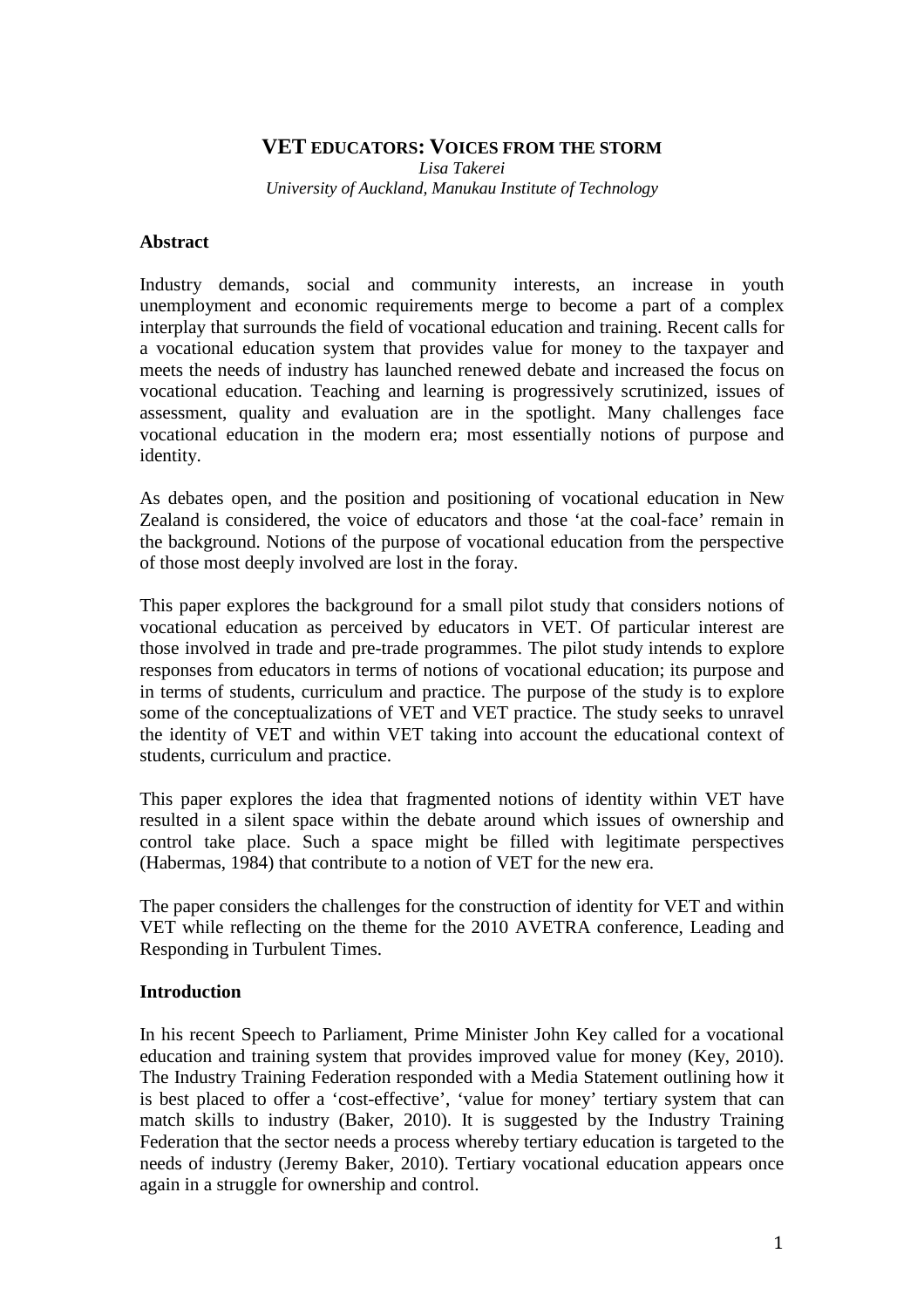This is not a new struggle for the sector; encounters between policy makers, industry and providers are continuous and ongoing. Vocational education is accustomed to changing its bearing in response to shifts in focus. New Zealand is portrayed as one of the most ambitious in terms of tertiary education reform in the OECD (McLaughlin, 2003). This is a sector that has been described as constantly undergoing significant and frequent policy change through 'radical reform agendas', (McLaughlin, 2003). The frequency of change creates a continual opening for the struggle of ownership and control.

As the government seeks to develop a skilled and knowledgeable base for the knowledge-based society and attempts to respond to youth unemployment; and as industry responds to skills shortages and institutions to increased scrutiny for funding, vocational educators ride a sea of constantly shifting eddies; they navigate the currents of economic imperative, social needs and industry requirements. The turbulence created by these eddies often override a course charted.

There are opposing notions as to whom vocational education should serve. There exists a complex interplay between skills for the workplace, social capital, and social and economic imperatives (Balatti, Black, & Falk, 2009). Vocational education is easily 'captured', remodelled and reorganised. Linked as it is to economic drives it is 'tinkered with' on a regular basis and seen as a way to alleviate society's perceived ills: young people disengaged from formal education, school leavers with low grades or 'dropouts', high youth unemployment, perceived deficiencies in literacy and numeracy, skill shortages in industry and knowledge gaps for employment - all seek remediation through the vocational education environment: Notions around purpose what vocational education does, for whom and how vary and alter. There is not a clear and consistent frame or indication of agreement.

Immersed as it is in issues of self interest, tertiary level vocational education is located in a complex ever-changing and often-charged environment. Indeed, this inquiry is steeped in an arena that is intensely political. Vocational education attempts to serve all – students, parents, employers, and industry, community, and social and political agendas.

The voices of industry and policy are often heard in the contest for VET. Industry related standards, assessments, courses and course materials reflect an industry skillrelated rationale. Policy initiatives shift between the function of vocational education to ameliorate increasing youth unemployment, develop and enhance literacy and numeracy, increase vocational and industry skill levels, respond to labour force planning and provide economic value for money. Concerns about the number and type of qualifications, value for money and skill levels of graduates are regularly played out in the media.

Ensuing debates that surround vocational education in New Zealand signify that clear and specific notions of its purposes and nature are not widely agreed upon. Underlying this are seemingly irreconcilable philosophical differences that stem from disparate positions on the perceived task of vocational education to deliver and function as an economic, educational or social utility.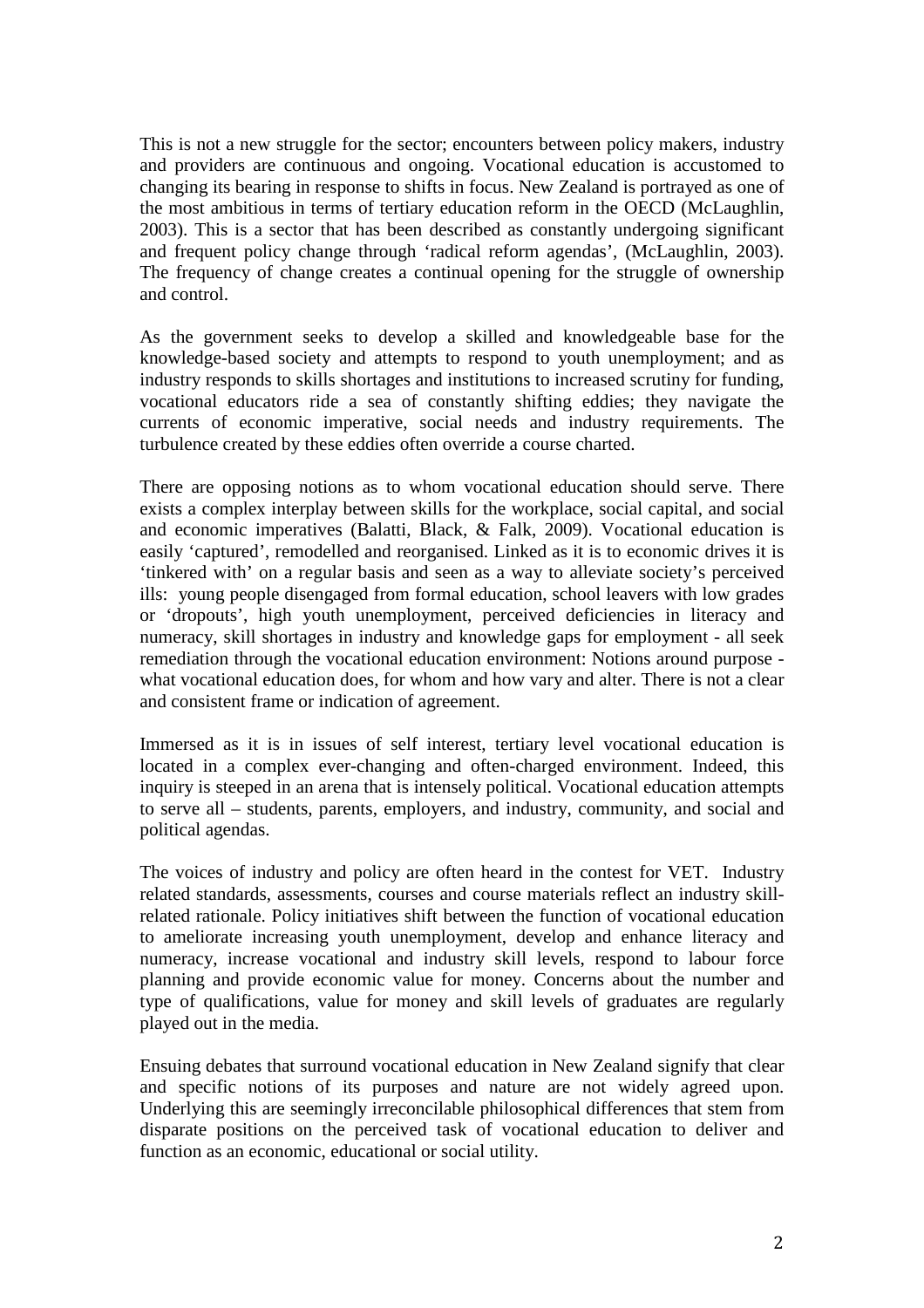Vocational educators within the milieu of vocational education have specific and often unarticulated notions of their work. Despite the complexities and the turbulence surrounding their work many will conceptualise their work in terms of their craft and its contribution to wider society. It is suggested that trade educators make meaning of their work daily and that these untapped notions are the 'hole' waiting to be filled, within debate. It is suggested that through the construction of 'occupational identity' (Seddon, 2008), the identity and purpose of vocational education can emerge.

# **Literature Review**

Research suggests that there are some clear trends facing the current vocational education and training (VET) sector globally. These impact particularly on the work of the educator, what they do, who for and how. These include the change in the culture of the student body (Adams & Gamage, 2008; Bathmaker & Avis, 2005) dramatic technological advances (Hillier, 2009) the need for multicultural diversity (Adams & Gamage, 2008; Marginson, 2000) and the ever-changing market place (McElvey et al, 2001). Most particularly teaching and learning has become progressively scrutinized (Lumby, 2001 as quoted in Adams and Gamage, 2008).

In addition to such global trends, there are a number of forces that impact on the work within vocational education in Australia and New Zealand. In particular vocational and trade education is 'heavily burdened by the imposed need for compliance' (Haycock & Kelly, 2009) including, in New Zealand: NZQA and industry related SSBs (Standards Setting Boards), TEC (Tertiary Education Commission), quality assurance processes, external monitoring visits and evaluations as well as internal procedures, many of which are linked to funding mechanisms. These processes and procedures impact most specifically on the work of teachers; on curriculum, course design and teacher practice.

The many and various forces that impact on the work of teaching within VET are reflected in a lack of agreement around terms and terminology relating to vocational education. The term vocational education is by no means clear and references to aspects within the phenomenon are equally murky. It is no surprise that finding agreement about the nature and function of vocational education is difficult. Terms and terminology reflect the differing beliefs and understandings about the nature of vocational education, the role of teaching and the position of students.

 Disagreement over the use of the term 'vocational education' is evidenced by the fact that even in 'Wikipedia' the definition is under dispute (as at 10 February 2010). In general, the term 'vocational education' in New Zealand includes those subject areas that are identified as non-academic. It is often used to refer to practical-based subjects within secondary-schools. It traditionally refers to training and education that is linked to a trade. In the UK vocational education is associated with Further Education, and distinct from Higher Education that is undertaken in a University. In Australia VET (Vocational Education and Training) tends to be undertaken in TAFE (Trades and Further Education) colleges. In New Zealand vocational education typically means skills and work related education and training that is 'non-academic'.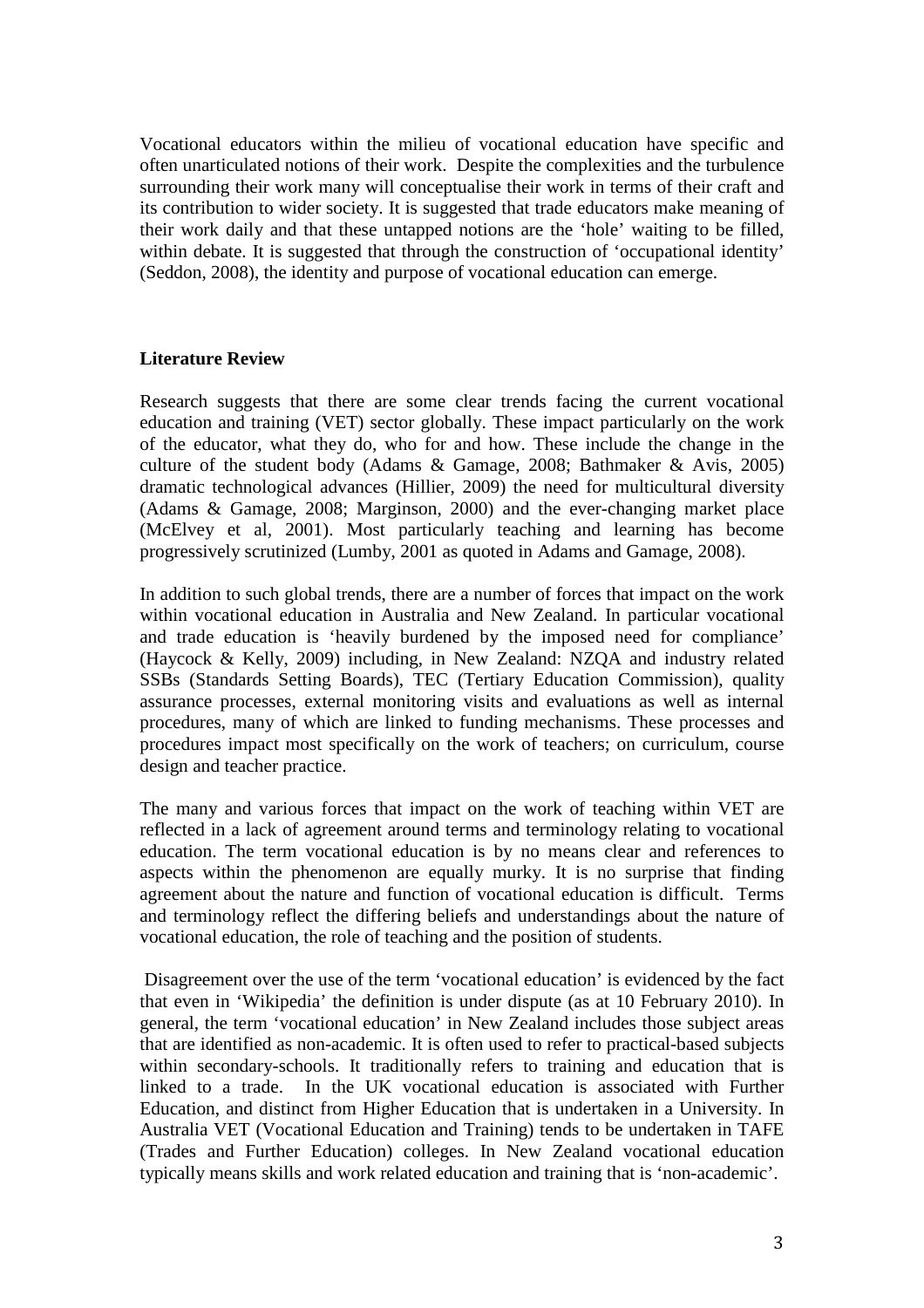Vocational Education and Training can also belong to the myriad of post-compulsory education possibilities including: foundation education, bridging education, community education, and can be referred to as technical training, trades education, and industry training.

Those involved in teaching within vocational education are referred to by a number of titles including: tutor, lecturer, educator, teacher, instructor and trainer. In New Zealand those involved in industry training through a workplace tend to be nominated 'instructor' or 'trainer'. Those within Institutes of Technology and Polytechnics tend to be identified as either 'tutors' or 'lecturers' and this can depend on the salary scale within which they sit. Some are referred to as academic staff or as facilitators. Much vocational instructional literature refers to 'tertiary teaching' and therefore 'tertiary teachers'; however, for many involved in this area of education/training, the title 'teacher' sits more comfortably as a reference for those within the compulsory sector (Haycock & Kelly, 2009). Plainly this is a fluid role, and in many cases such roles within ITPs (Institutes of Technology and Polytechnics) involve activities that are an amalgamation of the nuances particular to all terms. Those involved in studies or training are can be referred to as students, trainees, learners, and apprentices.

The opportunity for those in the VET workforce to consider their position within the realm of their work is often not available. The task of establishing and developing identity within this realm is fraught with obstacles including time and resources. Furthermore the prospect of considering VET education is daunting; it appears as an ocean that is often impenetrable and constantly moving. Turbulent. For VET educators involved in the multifaceted and ongoing daily task of teaching within their vocation, and negotiating the many forces that impact on their work, the notion of identity and purpose is often not expressed.

Peter Kell (2004) has suggested that for those within vocational education, "The challenge … is to create new notions of professional identity that respond to a new set of education challenges in new times that move beyond a reductionist and instrumental view of teaching and practice" (Kell, 2004). This requires that vocational educators develop an occupational identity (Seddon, 2008) that reflects their role as a teacher/educator which as suggested by Seddon (2008) requires anchoring in order for the kind of innovation outlined by Kell to take place.

A number of factors impact on the acquiring of identity by those involved in teaching within vocational trades or pre-trades education. The label they assume for their work as vocational educators is just one. The idea of being a 'teacher' does not sit comfortably for many as outlined by Haycock and Kelly (2009).

Undeniably, the development of a teaching identity within vocational education takes place in a contested environment within a tertiary institution. Issues relating to 'entryism', conflicting identities, the value given to good teaching, professionalism and qualifications, and the positioning of professional development within an institution are seen to be key challenges affecting the notion of a 'teaching identity' that is collective, anchored, and supports innovation.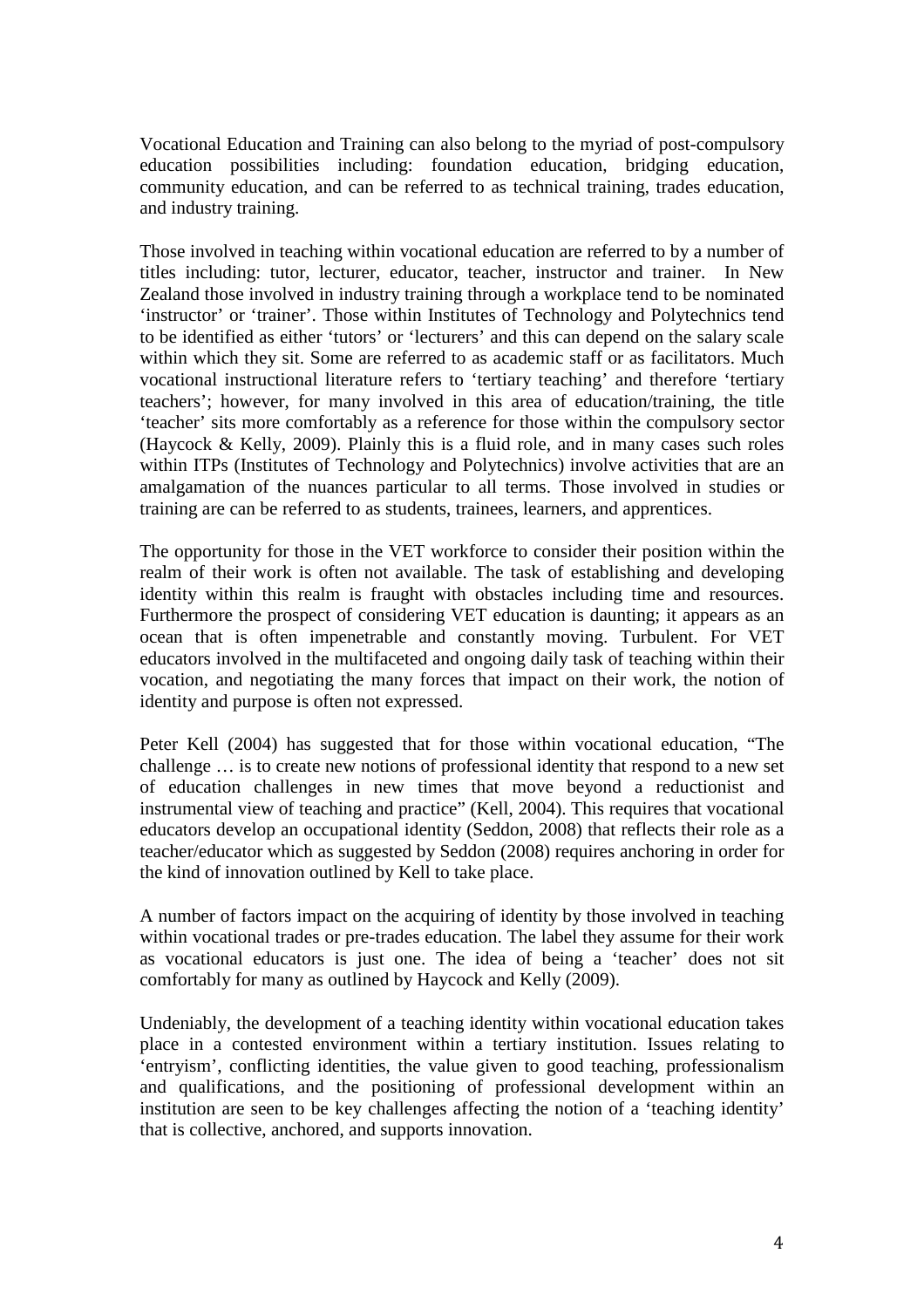Firstly, the motivation for entry into the vocational teaching sector is varied. 'Entryism' is referred to as a 'sliding' in by Gleeson (2005). Interviews by Gleeson, Davis and Wheeler (2005) indicate that the move into teaching can be related to lifestyle changes or choices, rather than necessarily a desire to teach; 'it is less a career choice or pathway than an opportunity at a particular moment in time" (D. Gleeson, 2005 p. 449).

Secondly, the vocational teachers' professional identity as a teacher often takes second place to their identity with their former trade or vocation. (D Gleeson, Davies, & Wheeler, 2005; Robson, Bailey, & Larkin, 2004). Where vocational teachers identify more closely with their discipline than with their institution (Brewer, 2003) there can be a lack of explicit alignment with the wider goals of teaching and the goals of the profession or vocation. Often, too, teaching comes second to the skills demands relating to the occupational industry or trade. The conflict is compounded when professionalism within an institution is identified as an aspect of managerialism and driven by institutional goals rather than by department or trade initiatives.

Thirdly, Davis (2003) notes that there is little appreciation given to good teaching (Davis, 2003, p. 251). A hierarchy exists within institutions that offer both degree and certificate level courses and trade and professional or semi professional vocations. Such hierarchies can prevent the development of a common identity as 'teacher.' Trades teachers and those involved in pre-trades teaching in ITPs tend to have larger teaching loads than their degree or higher level teaching counterparts. Teaching is still undervalued in tertiary institutions. The role of an educator in many tertiary environments is seen as a 'second best pre-occupation of those unsuccessful in research" (Brewer, 2003).

Fourthly, the topic of professionalization in the vocation and further education sector is a topic much discussed particularly within the United Kingdom, (see for example Gleeson, 2005; Gleeson, Davies, Wheeler, 2005; Robson, 2004; Scott, 2004; Orr 2008). It is suggested that the development of formal qualifications can provide the credentials necessary for the professionalization of teaching at this level (Ingersoll & Perda, 2008) and can improve teaching practice. However, most trades and pre-trades teachers do not have teaching qualifications, and reject the prospect of being identified as a teacher.

Finally, professional development units within tertiary organizations often charged with the task of developing teaching and learning within vocational education are often under-prepared to work with trades' educators. Professional development centres within tertiary institutions tend to be aligned with administrative departments or service units (MacFarlane & Hughes, 2009). Much of their approach is procedural and contained within quality control systems (Carew, Lefoe, Bell, & Armour, 2008; Ramsden, 2008). Very often professional development units are seen as the 'ally of a managerial culture' (Macfarlane & Hughes, 2009) or part of a 'quality industry' (Ramsden, 2008). There is a lack of contextualized support for teachers and the often centralized approach of professional development contributes to a lack of credibility, a strategic resistance for professional development and problems with funding (MacFarlane & Hughes, 2009).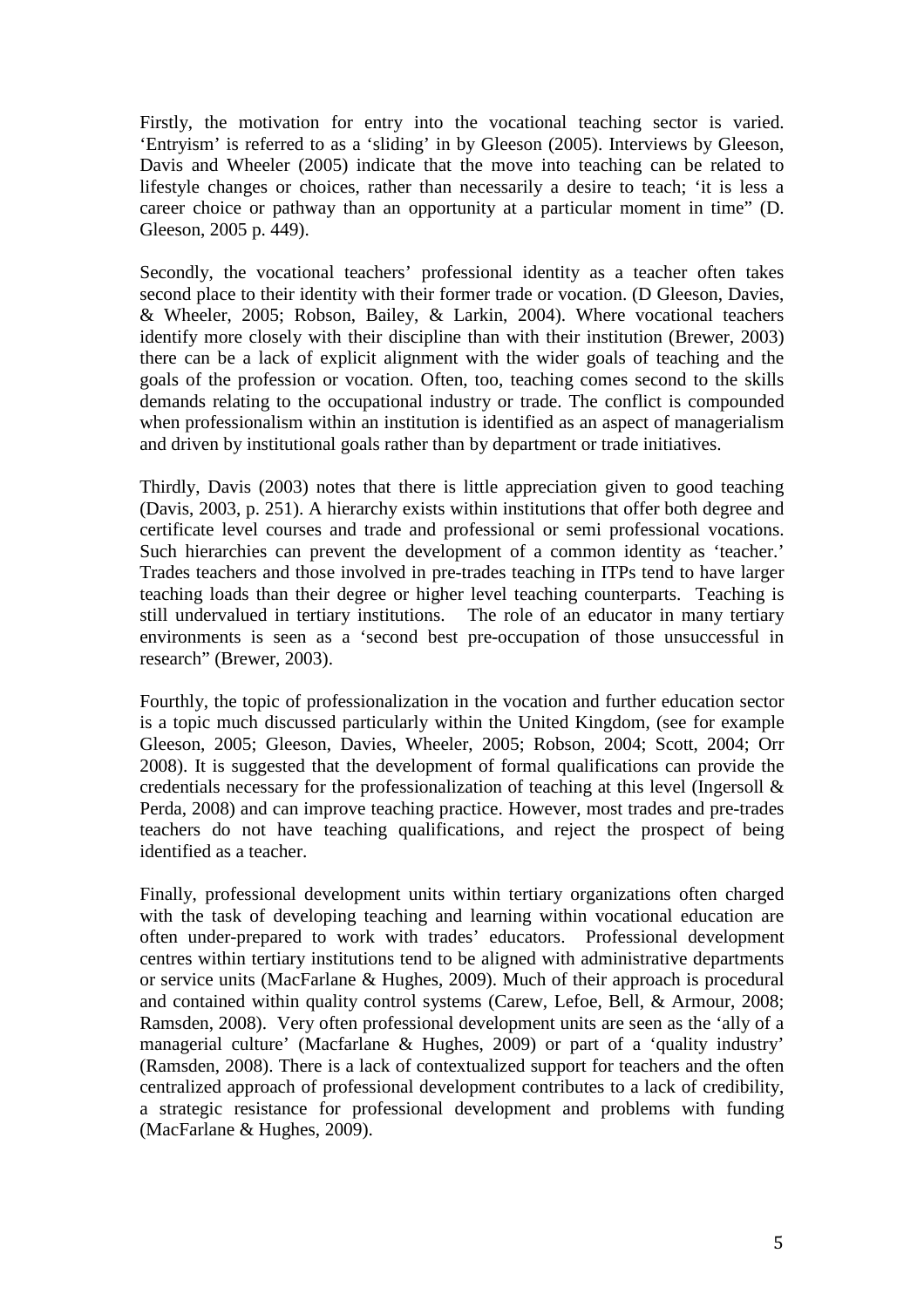Purposeful consideration of professional identity is necessary for educators and for VET at large. Time and resources at an institutional level are needed to support the development of 'occupational identity'.

While practice comes under increased scrutiny and demands increase, educators rarely have the opportunity to consider not only what they do, but for whom and for what reason.

## **Research Methods**

The proposed pilot study seeks to provide an opportunity for educators to engage with concepts of their work and to discuss their views on curriculum, students and notions of what they do, who for, and how.

Trade and pre-trade educators will be invited to be a part of the pilot study. Data gathering tools include a questionnaire, and participants will choose to be involved in a one-to-one interview or a focus group discussion. Interview and focus group questions will invite VET educators to talk about their experience of vocational education in terms of the curriculum, students and practice. Educators will be asked to consider their role in terms of industry and the skills and knowledge related to their area of trade.

Following the interview or focus group educators will be invited to either 'construct' a model, or draw a plan that represents their work in the field. This is seen as a 'conceptual tool' (Willis & Trondman, 2002 p. 399) and will provide for further discussion through description. Data gathering methods are influenced by Willis and Trondman's Manifesto for Ethnography (2002). They draw specifically on Willis and Trondman's (2002) reference to Bourdieu's quote of Pascal, "I cannot judge of my work, while doing it. I must do as the artist, stand at a distance; but not too far" (p. 399). The goal is to cast 'maximum illumination' (p. 400) on the work of educators by engaging with them in a concrete representation of their work. A period of discursive meaning making will follow as participants and researcher work with the conceptual tool to produce new knowledge.

The impetus for the work is influenced by Habermas' theory of Communicative Action (1981) which seeks to provide an opportunity for legitimate perspectives to be heard. It is envisaged that "presentation of located aspects of the human condition from the inside" (Willis & Trondman, 2002) will expand the debate and fill the gap in terms of notions of vocational education. The goal is to provide for the conditions for reasoned debate as a contribution to the possibility of improved understanding and a more democratic debate in the contested field of vocational education.

It is envisaged that unleashing the voices of vocational educators into debate will contribute to the empathetic environment suggested by Habermas (1998) as a key to developing solutions. In this way notions of vocational education are enhanced and the space within the debate filled with real and 'lived' experience. The goal is to provide an opportunity for active participation in the future of vocational education where communication is opened and where all interested parties and have a voice.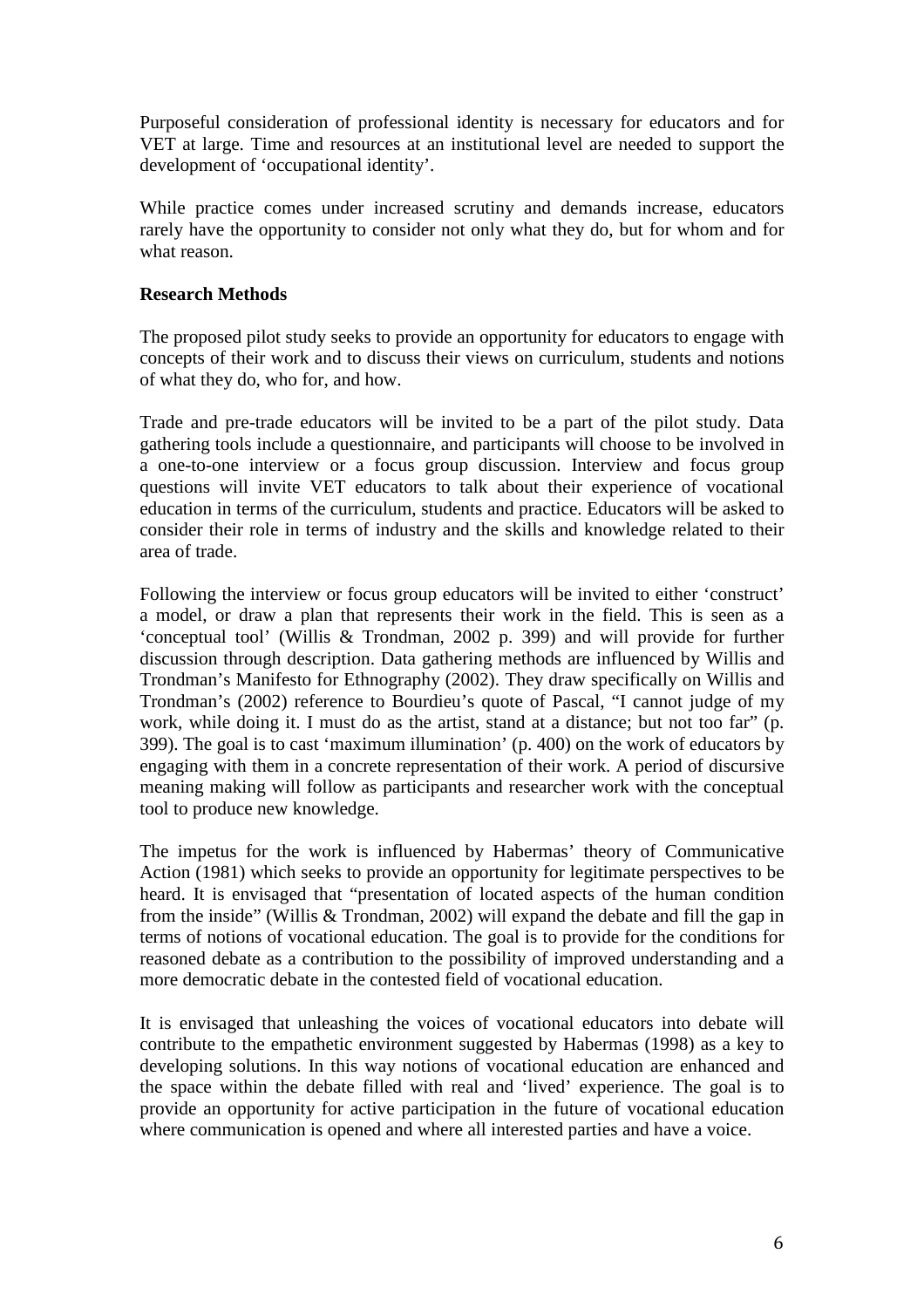There is no suggestion that we will develop a single, clear or particular notion of vocational education here. However, we may start to articulate notions of vocational education in a way that is informed more widely than by a simple market based lens.

Collecting and recording the ideas and opinions of those effected by policy or changes in political focus is commonly undertaken. Those researched are often those who are most effected by political shifts and changes. What is important is that such ideas have the opportunity to be developed, considered and utilized. Further it is important that such opinions are treated in a way that is meaningful and provides the possibility for an improved future.

# **Discussion and conclusion**

Vocational education has become a vast ocean of qualifications, standards, skills and requirements. In the current tertiary qualifications environment, institutions are compelled to respond to shifting mechanisms for funding, monitoring and evaluation; they are obliged to take into account the needs of industry and engage with regional and community needs through regional strategies. As tertiary institutions respond to educational reforms and various stakeholder concerns, tertiary teachers are involved in a state of ongoing compromise as they seek to negotiate the contexts in which they teach – curriculum, institution and student body.

While requirements and regulations in the tertiary vocational environment change frequently and institutions change tack to account for the shifts in stream, a sea of constant and changing eddies is amassed. Educators become the buffers between student and institution, institution and industry weathering each hurly-burly while watching for the next, looming in the distance. Indeed, vocational education is driven by a continual and ongoing response to the eddies of perceived need, in industry, student requirement, institutional directives and policy initiatives. There is a jostling for position. Riding the eddies and navigating the turbulence has become the way of moving forward in VET. The effect is a reactive and outwardly responsive educational environment through which the process of navigation is littered with hazards.

The place inhabited by VET educators has become engulfed in a quagmire of standards, qualifications, and skills. The current and pervasive notion of vocational education as an imparting of a collection of skills is thin and superficial. As Sitton (2006) suggests, perspectives, gathered from 'inside' will expand the debate as to what is "the case" (Sitton, 2006, p.46). While exploring the different perspectives of educators it is hoped that we will begin to 'flesh out' our understanding of vocational education. The goal is to fill the space in reasoned debate to enhance understanding and develop a wider, more extensive concept about this increasingly important area of education.

Those that currently lead the drive through standards, course requirements, qualifications and labour market planning dominate the direction for vocational education. This part of the field of VET is populated by those involved in the structure, administration and governance for the vocational qualifications environment; it is lead by industry and has as a guiding focus, skills for the labour market. This notion of vocational education as skills and labour market based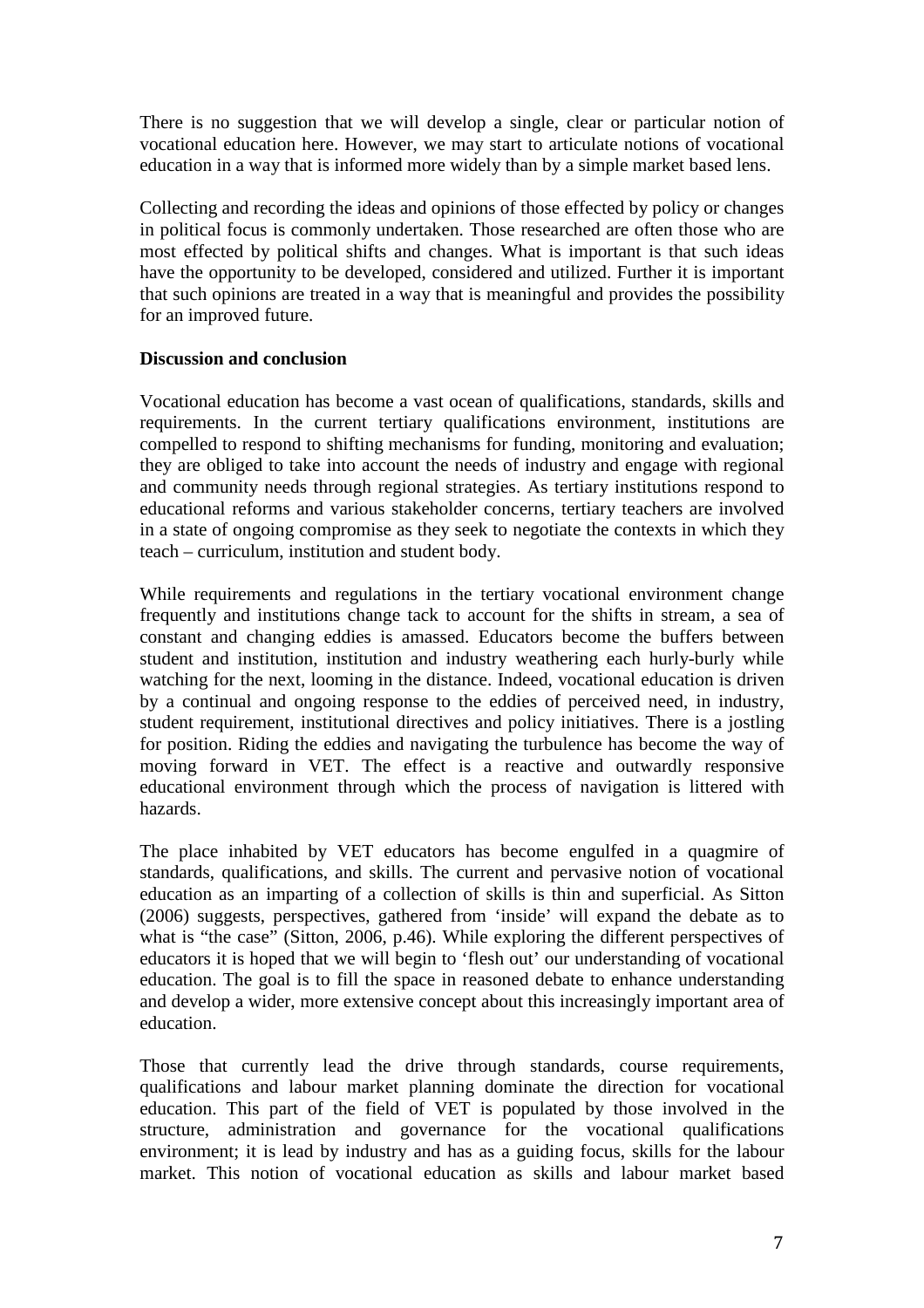overlooks the richness and vastness of knowledge and mastery around the different facets of VET.

Vocational educators who ride the sea of constantly shifting eddies navigate the currents of economic imperative, social needs and industry requirements as part of their work. In this environment each hunkers down to weather the storm and manage the immediacy of the environment. Concerns around direction, ethos and purpose become obscured in the need to simply stay afloat. It is not surprising that vocational education loses its bearings. However, we risk veering off course to the peril of vocational students. Without a set navigational path or the opportunity to chart and consider a clear direction vocational education floats aimlessly and risks being lost at sea.

It is suggested that turbulence can be navigated and direction more directly charted when purpose and ethos is clearly voiced. Engaging with the essence of the work of vocational educators, the subject matter, students and the practices in which they engage can support a conceptualization of VET that is informed according to lived experience.

This then may fill the blank space that emerges when debate around vocational education is entered into. By focusing on the nature of vocational education in terms of what is taught, how it is taught, to whom and why, through the perspective of those most closely involved, the essence of vocational education may begin to emerge.

*"A ship is safe in harbor, but that's not what ships are built for." William Shedd (1820-1894)* 

## **Acknowledgement**

I would like to acknowledge Dr Joce Jesson, my supervisor in the EdD programme, for her clever 'drawing out' of my 'lived experience' and for riding the rambling with me.

## References

Adams, D., & Gamage, D. (2008). A study of leadership effectiveness in a large VET institution in Australia. *International Journal of Educational Management, 22*(2), 214-228.

Baker, J. (2010). Thumbs up to more relevant tertiary education. Industry Training Federation website: Media Release.

Balatti, J., Black, S., & Falk, I. (2009). A new social capital paradigm for adult literacy. Partnerships, policy and pedagogy. Adelaide: National Centre for Vocational Education Research.

Bathmaker, A., & Avis, J. (2005). Becoming a lecturer in further education in England: the construction of professional identity and the role of communities of practice. *Journal of Education for Teaching, 31*(1), 47-62.

Brewer, E. (2003). Job satisfaction among industrial and technical teacher educators. *Journal of Industrial Teacher Education, 40*(2), 65-85.